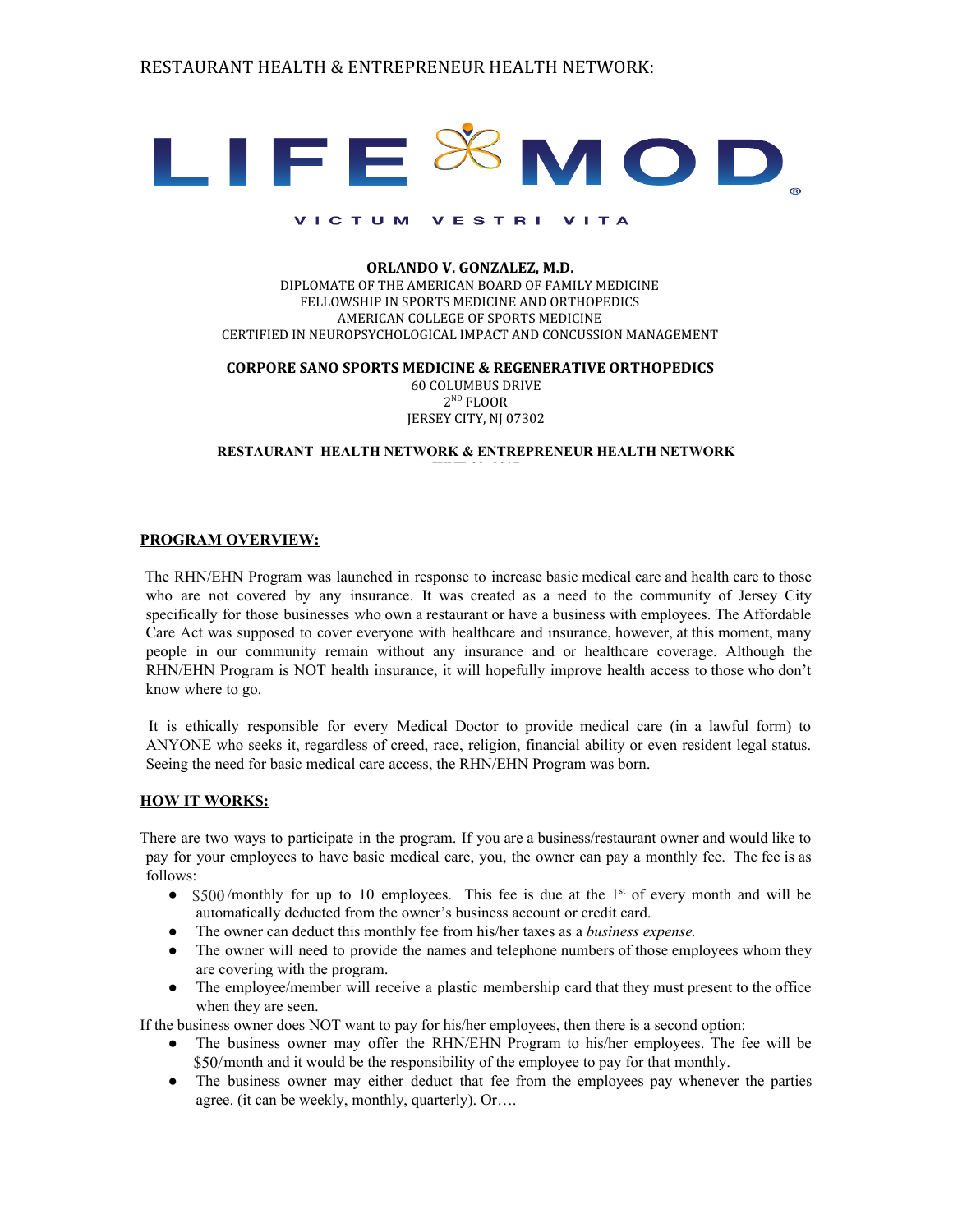- The business owner may simply offer the program and have the employee have the responsibility to pay monthly directly to LIFE\*MOD LLC. LIFE\*MOD LLC would require to have on file a credit card to automatically deduct the \$50 monthly. If the employee does not have a way to pay automatically, we can accept cash payments.
- In this scenario, the employer has no responsibility with collecting or paying for the employees program, but they wouldn't be able to deduct it as a business expense. They still however, would be providing access to care and the program to their employees.

*As you know, having a business with healthy and happy employees, increases loyalty, productivity and overall work environment.*

### **WHAT THE PROGRAM COVERS:**

- **●** Yearly full physical examination
- **●** Treatment of common colds, flu, general malaise
- **●** Blood pressure check, respiratory rate, weight, HR
- **●** General and basic abrasions and lacerations
	- **o** If the laceration isn't to big, we can suture in the office
- **●** Consultation with a doctor to review symptoms
- **●** Treatment in the general practitioner arena including:
	- **o** Headaches
	- **o** Musculoskeletal pain: back pain, neck pain, etc.
	- **o** Common GI complaints: stomach pain, vomiting, diarrhea

#### **WHAT THE PROGRAM DOESN'T COVER:**

- o OBGYN care (this includes, prenatal, fertility, pap smears, birth control, etc)
- o Medications (we will be able to write prescriptions for say antibiotics, but the patient will have to pay for that)
- o Imaging (this includes any xrays, MRI's, Ultrasound, etc)
- o Laboratory (this includes any labwork)
- o Ophthalmologic issues (eye exams, glasses, contacts, etc)
- o Dental work
- o Any problem that is deemed an emergency: Chest Pain, Stroke, Heart Attack, lacerations that aren't minor, major pains, dehydration etc
- o No IV fluids
- o Surgery of any kind
- o Anesthesia (unless it is local for laceration repair)

This is just a basic overview of the RHN/EHN program. For more detailed information please contact Ro Petruzzelli at 855-710-5433 or email her at [ro@lifemod.com](mailto:ro@lifemod.com)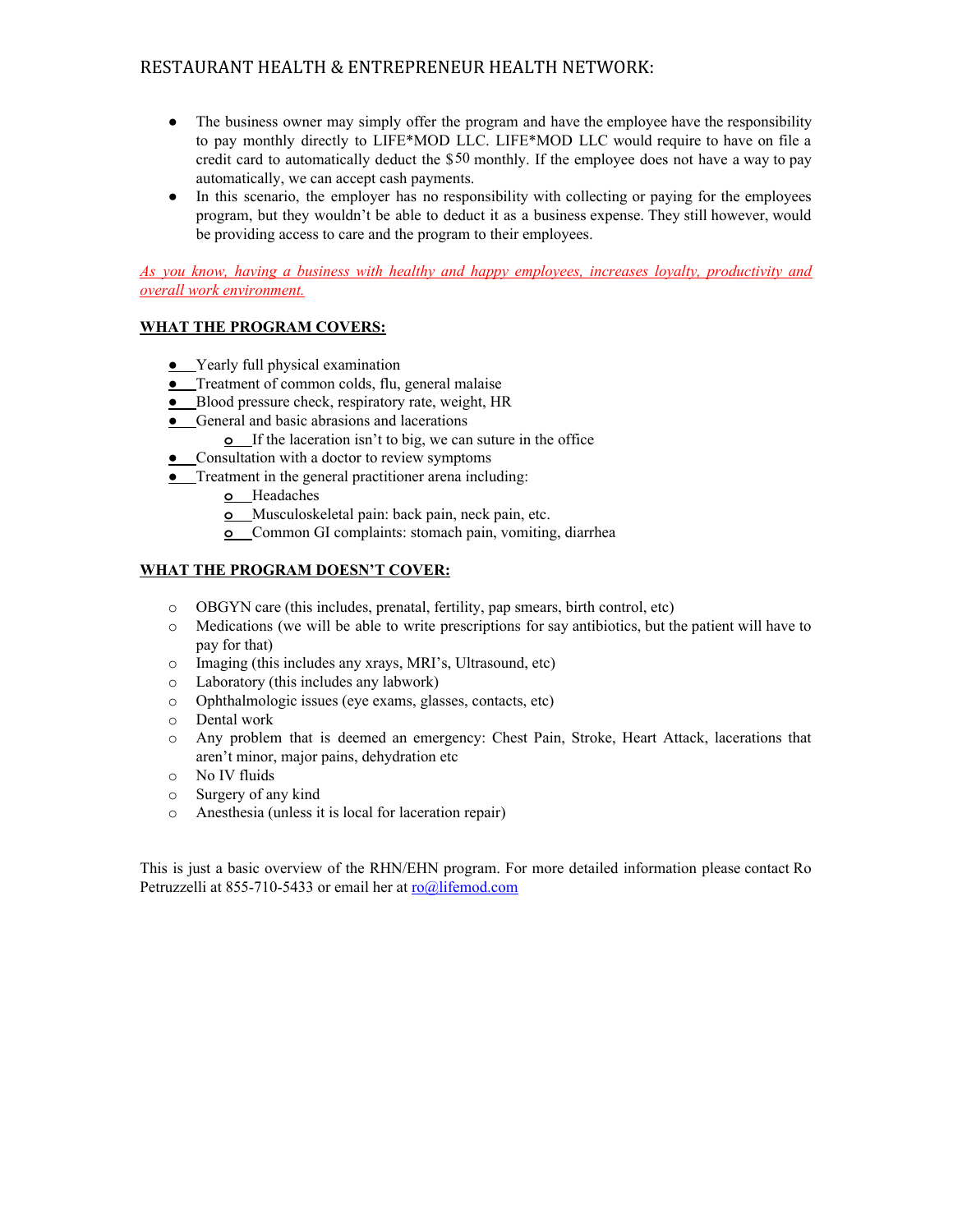## RESTAURANT HEALTH & ENTREPRENEUR HEALTH NETWORK:

#### RESTAURANT HEALTH NETWORK/ENTREPRENEUR HEALTH NETWORK CONTRACT

**O** INDIVIDUAL PROGRAM **THE CORPORATE PROGRAM CORPORATE PROGRAM** 

This contract executed on this \_\_\_\_\_\_\_\_ day of the month of \_\_\_\_\_\_\_\_\_\_\_\_\_\_\_\_ of the year of \_\_\_\_\_\_\_\_\_\_\_\_\_\_\_\_\_\_\_, is hereby official and is between LIFE\*MOD LLC/Corpore Sano Sports Medicine & Regenerative Orthopedics LLC, and

\_\_\_\_\_\_\_\_\_\_\_\_\_\_\_\_\_\_\_\_\_\_\_\_\_\_\_\_\_\_\_\_\_\_\_\_\_\_\_\_\_\_\_\_\_\_\_\_\_\_\_\_\_\_\_\_\_\_\_\_\_\_\_\_\_\_\_\_\_\_\_\_\_\_\_\_\_\_\_\_\_\_\_\_\_\_\_\_\_\_\_\_\_\_\_.

This contract is a yearly contract and will expire automatically on the day a year later of the signing of the contract. The member understands that this program is NOT health insurance and it by no means should take the role as such. No entity can provide health insurance unless it has been authorized as such by the United States and overseen by regulatory agencies.

The RHN/EHN Program, will provide basic health assessments to members of the program. The word basic is just that. If any more complex and comprehensive evaluations are needed by say a specialist, a referral will be given, and it will be the sole responsibility of the member to follow up with that specialist for that specific care.

The services provided under this program are outlined above and are only for the individual (group of employees), listed in the contract.

This is a concierge medical service program. No explicit or implicit guarantees are made.

\*If this is a Corporate Program Contract please provide the following:

- 1. Your TAX ID Number:
- 2. Corporate Legal Name: \_\_\_\_\_\_\_\_\_\_\_\_\_\_\_\_\_\_\_\_\_\_\_\_\_\_\_\_\_\_\_\_\_\_\_\_\_\_\_\_\_\_\_\_
- 3. Attached sheet with the list of employees enrolled in the program. Please make sure to include the name, date of birth and copy of ID card of your enrolled members for our records.

 $\mathcal{L}_\text{max}$  , and the set of the set of the set of the set of the set of the set of the set of the set of the set of

Sports Medicine Specialist CEO/Owner, LIFE\*MOD LLC

**Orlando V. Gonzalez M.D RHN/EHN Member Representative**

LIFE\*MOD 60 Columbus Dr. 2nd Floor Jersey City, NJ 07302 1-855-710-5433